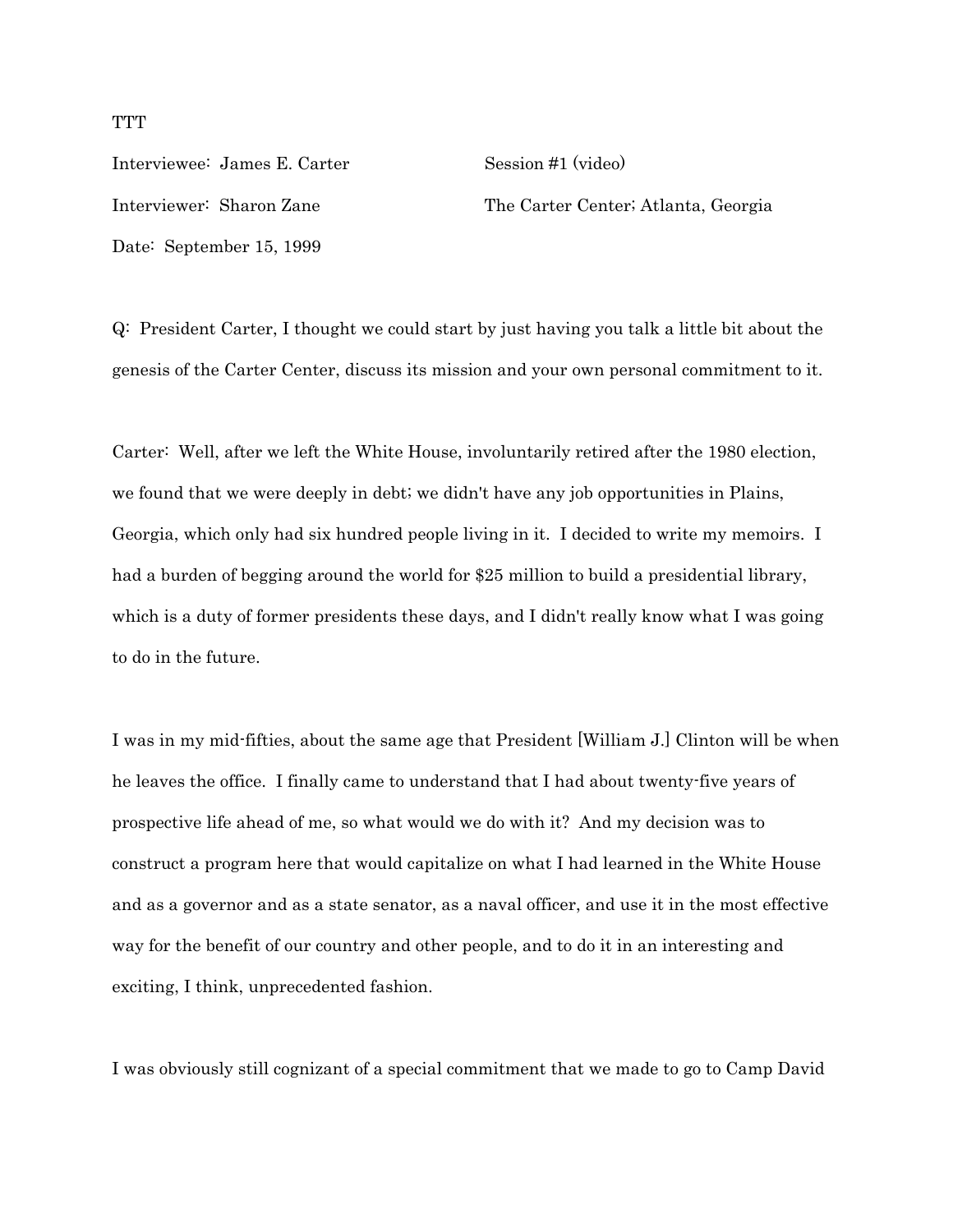and isolate myself and others for thirteen days in mediating an ancient dispute between Israel and Egypt. So our first concept was to build a small place here where we could bring in antagonists from other countries who might want to have an accomplished mediator resolve the dispute between them and maybe prevent a war or end a war. So we sought all the advice we could get. I wanted to associate myself, too, as a professor at Emory University, but to still have our Carter Center in a remote campus, not an integral part of Emory.

So I took on the task of being a distinguished professor at Emory University, which I still am, after writing my memoir to help pay off our debts; and beginning a program of conflict resolution here, basically. That took up a lot of my time, raising the money to build a library and evolving this concept more definitively. That's when I went to see David [A.] Hamburg at The Carnegie [Corporation], to seek his advice I did that with other people as well, but I respected him and his judgment, and he was always willing to give me whatever time I needed.

### Q: You'd known him previously?

Carter: Yes, I had known him and his work previously, primarily in the health field. I knew he was interested in young people, but I also knew that he was conversant with international affairs. So we got a small grant from Carnegie, which increased over the years in the original subject that we assumed  $\cdot$  that is, conflict resolution and the prevention of conflict. Our decision was not to duplicate what anyone else was doing. If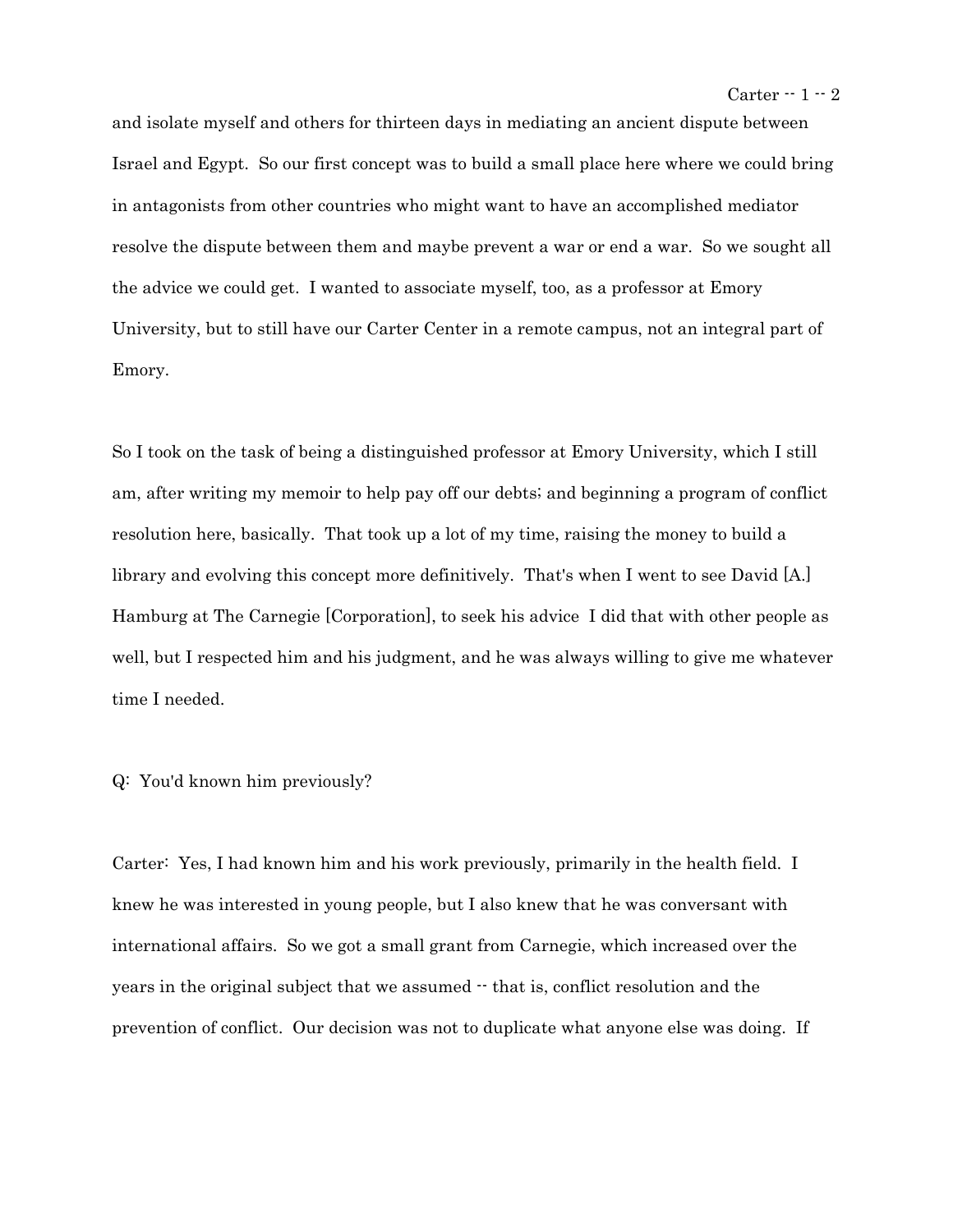the World Bank or the United Nations or the U.S. Government or Harvard University was doing something, we didn't interfere, we didn't compete with them. We went somewhere else, in effect, to fill vacuums in the world.

Over a period of time, obviously, our horizons expanded. We have officially evolved a very large program in health care. We tried to control the threat of handguns. We began to be involved in the holding of elections when a nation decided to move from a totalitarian dictatorship or to protect an endangered democracy. They would invite me, as a former president of a great nation, to come in, and  $-$  in effect  $-$  to guarantee, with a small cadre of knowledgeable observers, that the election was honest and fair, and to help ensure the safe conduct of it.

In all these areas of expansion, I worked very closely with David Hamburg and with the people at Carnegie. We became increasingly immersed in the problems, or you might say opportunities, in the developing world. We now have programs in sixty-five different nations, thirty-five of them in Africa, and we wanted to analyze what was going on in those countries.

At the Carter Center we evolved a quarterly newspaper, for instance, called *Africa Demos*, where we graded every one of the fifty-two or so countries in Africa about the stage of their evolution toward democracy. Carnegie gave us the first grant to originate this newspaper, which became kind of a bible for USAID [United Stages Agency for International Development] and for the World Bank and others. When they wanted to assess, "Should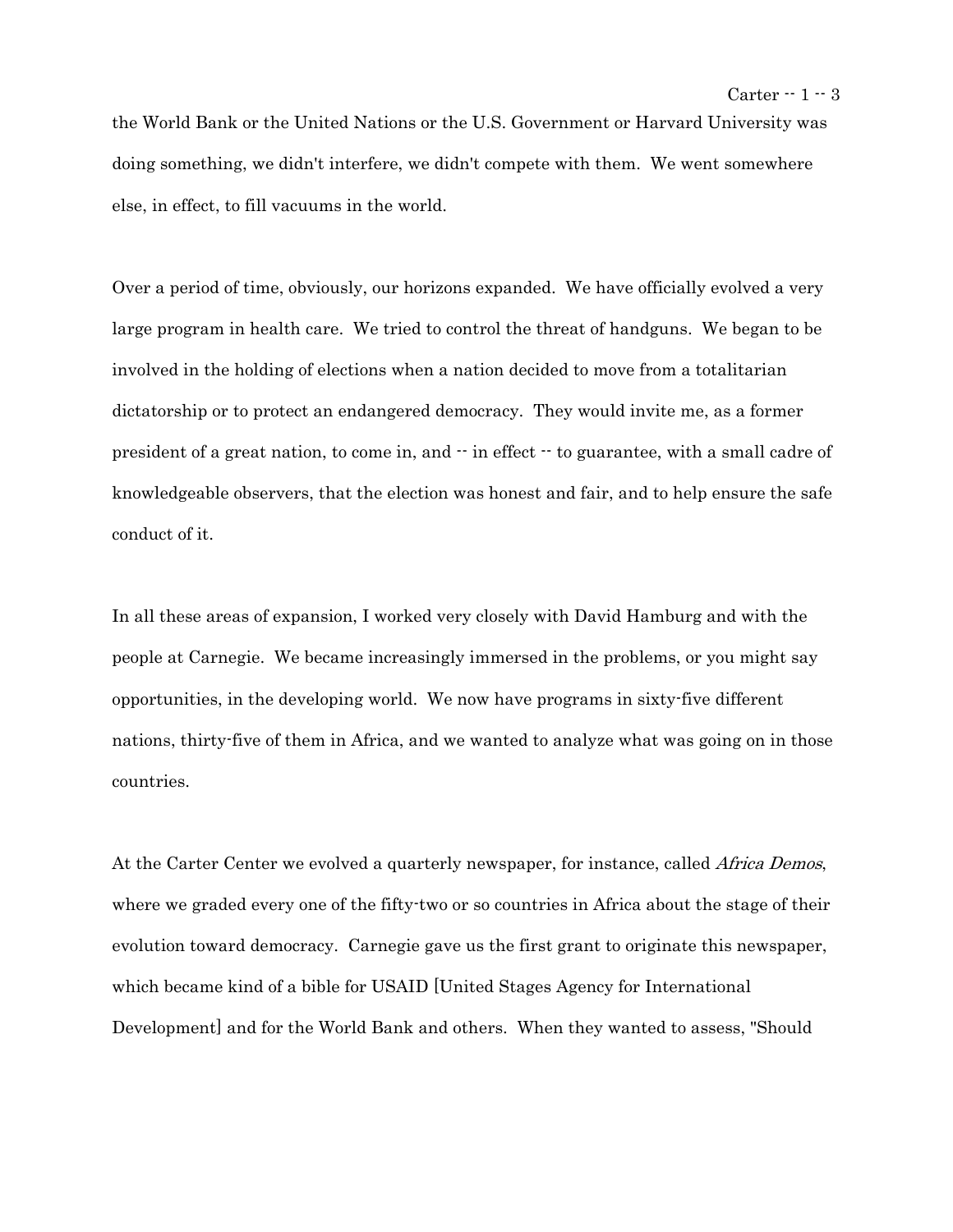we make a loan or grant to this country? What is the status of their move toward democracy and freedom?" they would read our newspaper.

So in almost everything that we did at the Carter Center, we had a helping hand from Carnegie  $\cdot\cdot$  either advice from their experts on a particular nation or a particular need in the world  $\cdot$  or in some notable cases, financial help to the Carter Center, sometimes as a base grant, which we could use to go to Rockefeller [Foundation] and [John D. and Catherine T.] MacArthur [Foundation] and Ford [Foundation], or sometimes just to finance a small program that we originated. So in all those arenas, we worked very closely with Carnegie.

Do you want to ask me other questions, or should I go ahead with  $\cdot$ 

Q: Go right ahead.

Carter: Well, later, when Carnegie, David Hamburg, and all of his associates saw what work the Carter Center was doing, when they undertook a massive program at Carnegie, they asked me to head up certain aspects of the work in dealing with the causes of conflict, in dealing with how to expand humanitarian programs in needy nations, and with the impact of scientific discoveries or developments on the humanitarian needs of people in deprived societies. In those kinds of questions, I was a ready volunteer when David Hamburg asked me to either head up a particular study or to participate with them.

One of the ones that took more time than I had ever anticipated was the analysis of foreign aid projects  $\cdot$  USAID and World Bank and other grant programs from around the world  $\cdot$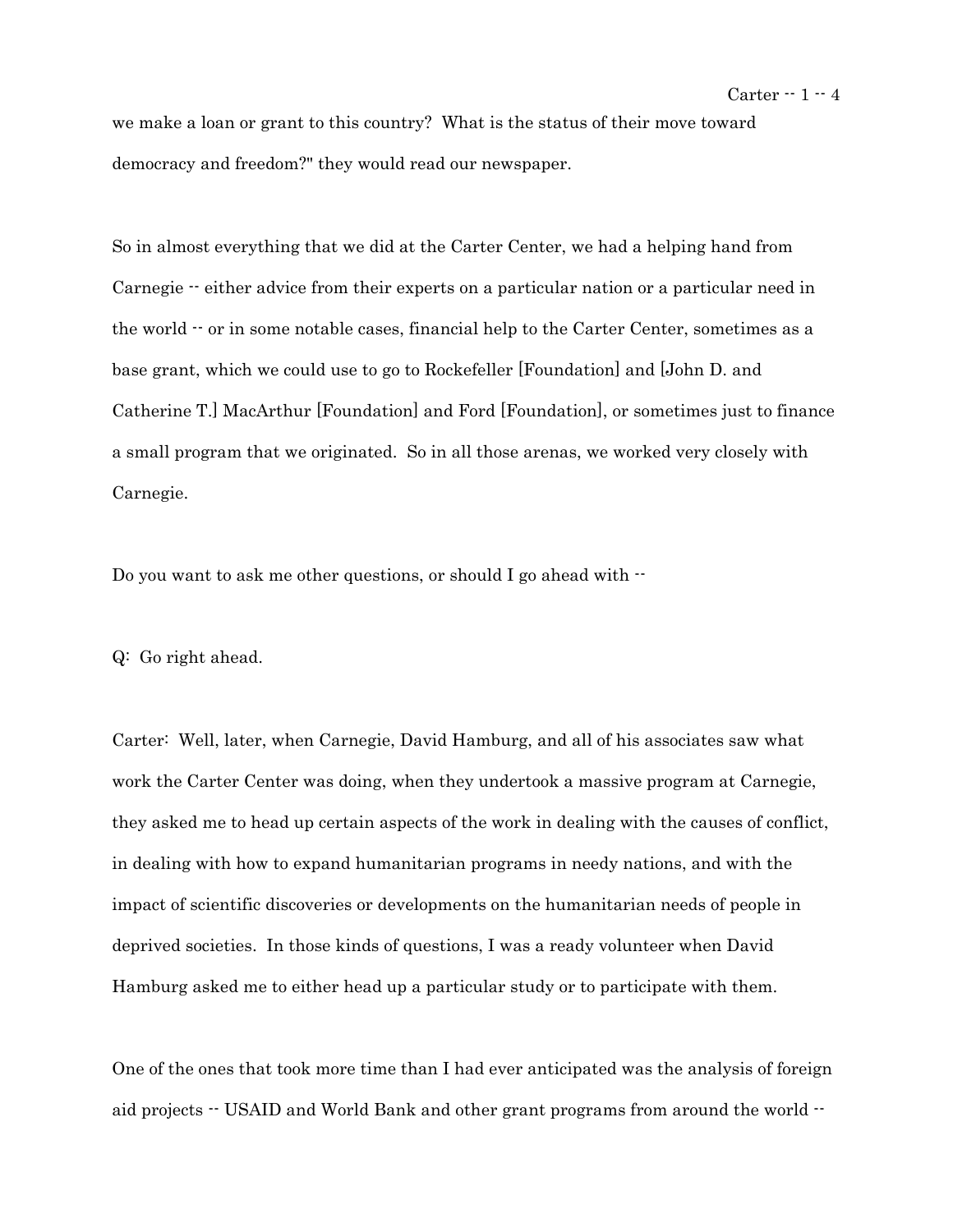and the efficacy of them: how much money was actually used fruitfully, how much of the money was wasted, how much went to overhead, and the degree or comparison of the benevolence of the donors involved. I worked personally with about thirty-one or thirty-two different grant agencies in individual countries like Japan, Norway, Sweden, Denmark, as well as USAID and the World Bank, the IMF [International Monetary Fund], the American Development Bank, the African Development Bank, and others to see what was the degree of their commitment to humanitarian causes.

We concentrated a lot of effort on the effectiveness of American grants. There is still no way to ascertain, even from official government records, how much money the U.S. does give, because it's such a wide range of contributions. Our biggest benefactor from U.S. grants is obviously Israel, more than \$10 million a day. Egypt is next, and in recent years, Russia, since the Soviet Union fragmented. We always had a formula of allocating money to Greece and Turkey so that we wouldn't let one get ahead of the other, and so forth.

But the United States, we discovered, is at the very bottom in benevolence, or generosity, to countries that are really in need. Related to our gross national product, we discovered that the U.S. gives less than 1 percent, by far the least of any nation in the world that is able to make any kind of grant. Those were the kinds of studies that I personally helped Carnegie do.

Q: Was this in conjunction with the [Carnegie] Commission on Science, Technology and Government?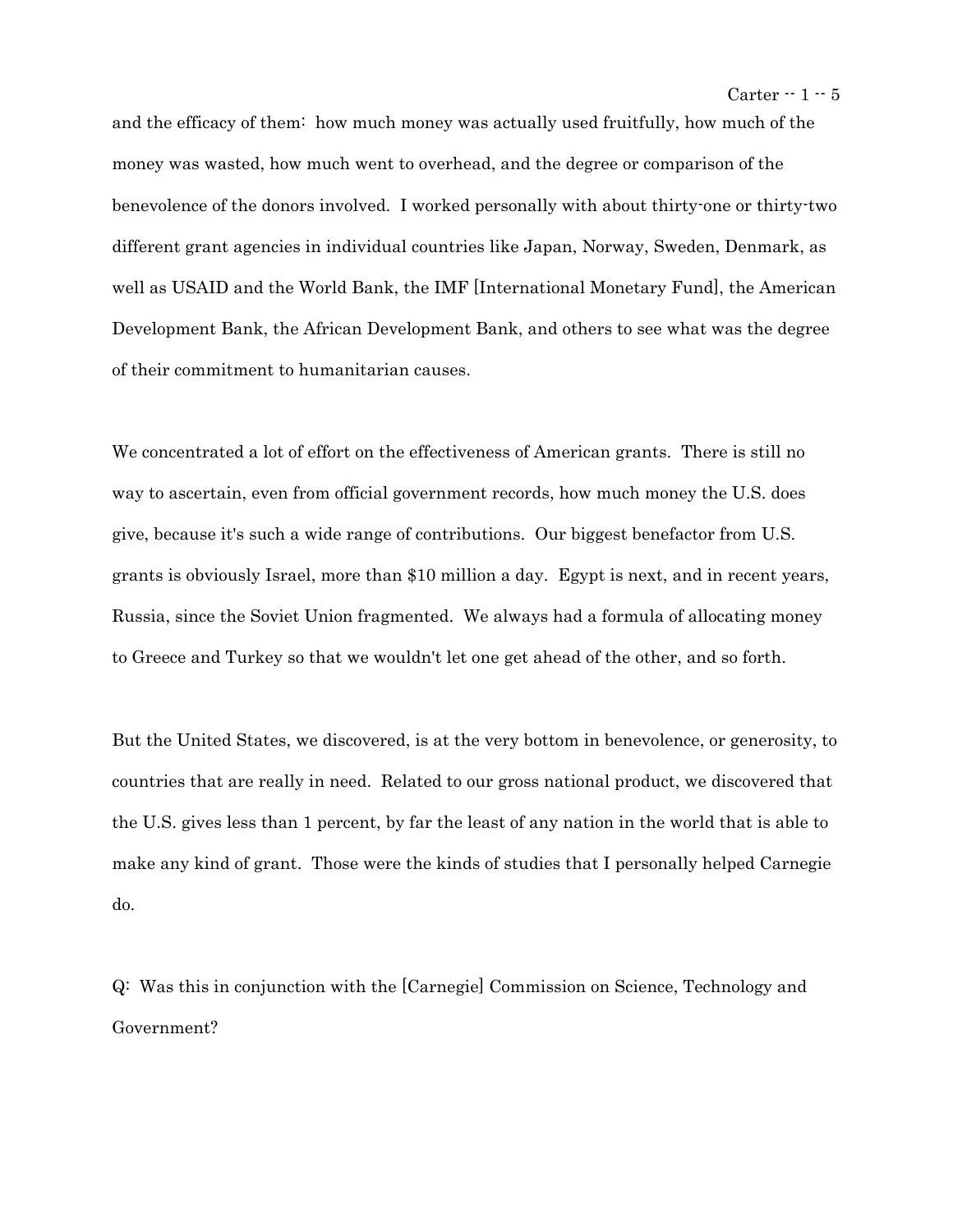Carter: Yes, it was. It was a special facet of it that dealt with grants and foreign assistance, or development assistance, as it was called.

Q: Did some of these findings impact the Carter Center?

Carter: Oh, yes, directly. Sure. In fact, some of the information that I was able to provide came from our own experience in these remote and forgotten and ignored nations where we were deeply involved in immunizing children, eradicating Guinea worm, controlling river blindness, or teaching them how to plant corn and wheat and rice and sorghum and millet and produce higher yields of their crop.

So as the Carter Center became officially involved inside these countries, out in their most remote villages, dealing with individual families, we had a direct base of certain information to feed back into official statistics and information that were published by governments and by lending and grant institutions. So we learned a lot from the generic approach that Carnegie sponsored, and also we fed into that study some of the practical experiences or observations that we had made.

Q: That's one very good example of an interface between the Corporation and the Center. Are there any others that come to mind that might be good illustrations of that?

Carter: Yes, I think one that we call the Global Development Initiative. This was originally sponsored by Carnegie after we had made the request, for instance. We had gotten increasingly involved, and still are, in helping conduct or monitor elections. One of the most notable examples was, we did three elections in a row in Haiti, and the final one,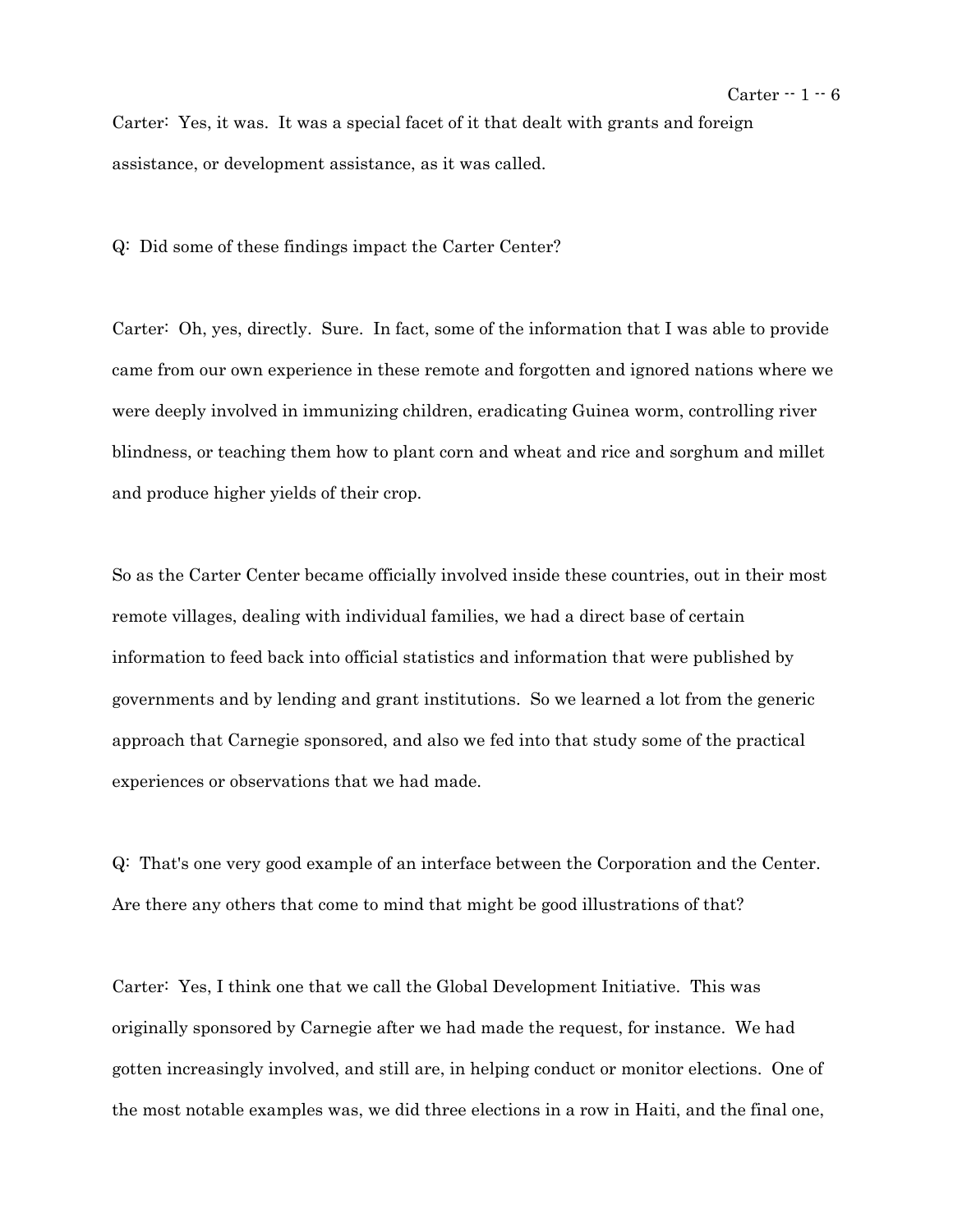in 1990, I believe, was a very successful one, when a thirty-five year old Catholic priest, [Jean-Bertrand] Aristide, was elected president.

But we didn't have an adequate program to stay in a country and to follow up with advice and counsel on the new government's establishment of priorities. So we breathed a sigh of relief, withdrew from Haiti, and it went down the drain, not only with maladministration of Aristide, but with the takeover of the government by a military group and the exile of Aristide. Much later, I went back into Haiti with Senator Sam Nunn and former Chief of Staff Colin [Luther] Powell and we negotiated a peaceful way for Aristide to go back into the country.

But out of that experience, we developed what we called a Global Development Initiative. Following a conference here at the Carter Center, partially sponsored by Carnegie, where the World Bank and the IMF and the ODA [Overseas Development Authorities], and Japan and Norway and Sweden and Canada and Great Britain and all the rest of them came, along with the new leader of Ethiopia and the newly elected president of Guyana on the northern coast of South America.

And out of that discussion, we decided to go into Guyana as a test case and to work with all the different elements that comprise that society. We had over three hundred meetings with labor groups, women, youth, indigenous Indians in the jungle, with producers of rice and sugarcane, with fishermen off the coast, with people who were interested in repairing the dikes that protect the capital of Georgetown from encroaching oceans, with elementary and high school and college students and teachers, and with the government structure itself.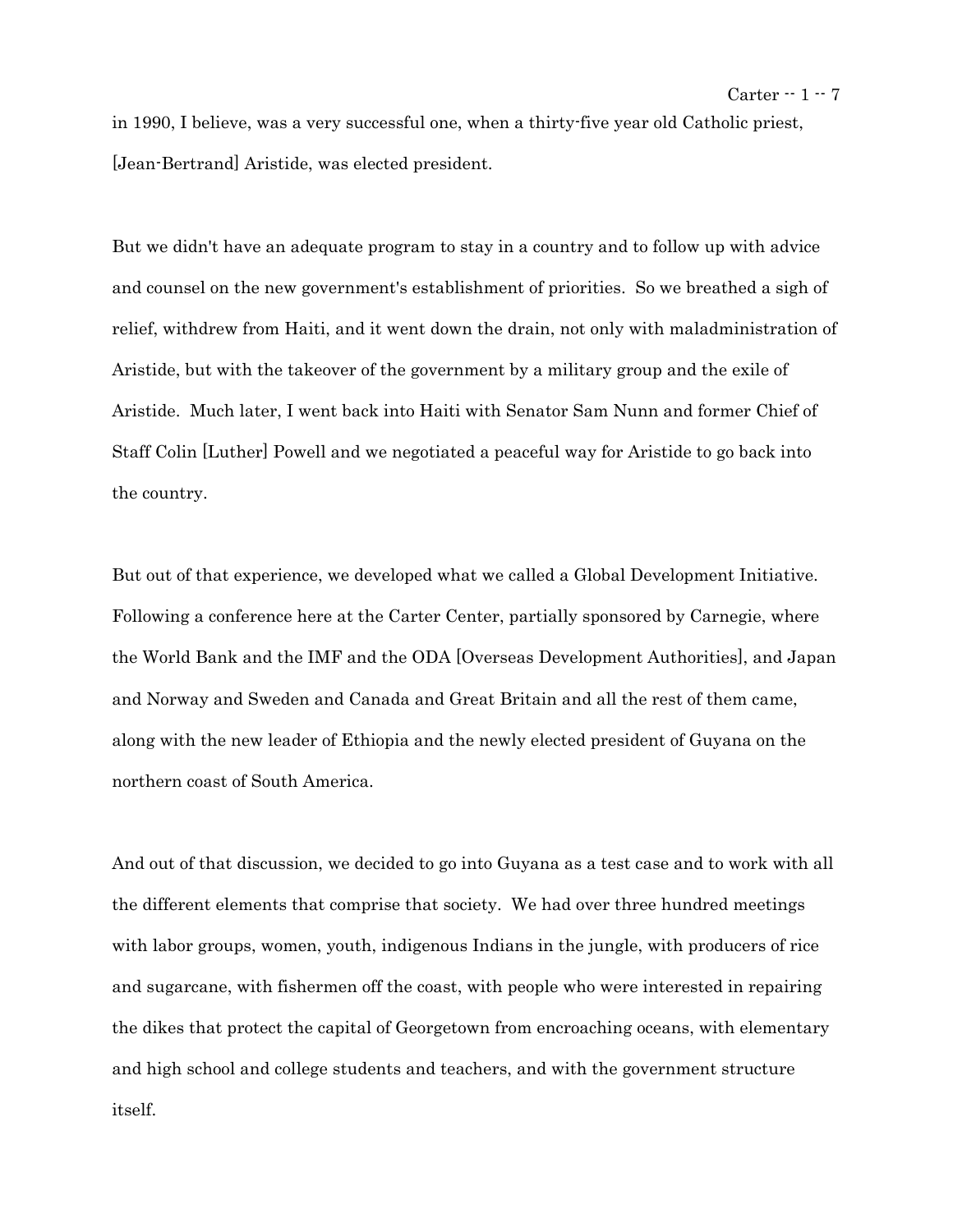Carter  $-1-8$ 

And out of this extremely extensive consultation with the citizens themselves, many of whom had had very little, if any, relationship with the previous governments, we developed a comprehensive plan for Guyana to move forward, and that has now been basically consummated. In fact, the new president of Guyana is a young man who worked with us at the beginning. His name is [Bharrat] Jagdeo. In fact, he's the youngest president in the world now. He's only thirty-five.

So one of the things that came out of that, which is also of interest to Carnegie, is a foundation to protect the rainforest of Guyana, which is one of our studies. They have fairly substantial gold deposits up the rivers in Guyana, but they were destroying the quality of the river by dumping cyanide into the water, which was killing the fish. But it was impossible in that ill-developed nation, and in many others in the world now that need the same work, for the citizens to relate to each other. There was no way for people who worked in the forest to have any communication with people who were mining gold. There was no way for fishermen to relate to rice producers. So we brought all those people together. This Global Development Initiative was another program that evolved because of the interest and the partnership that we had with Carnegie.

Q: One thing we haven't really touched on is some of the domestic programs of the Carter Center that Carnegie has helped support. I believe there's The Atlanta Project. Is there anything that you'd like to say about that?

Carter: Well, one month I came home from extensive travels in Africa, very proud of the work we'd done among the poorest people on earth, and after discussion here, realized that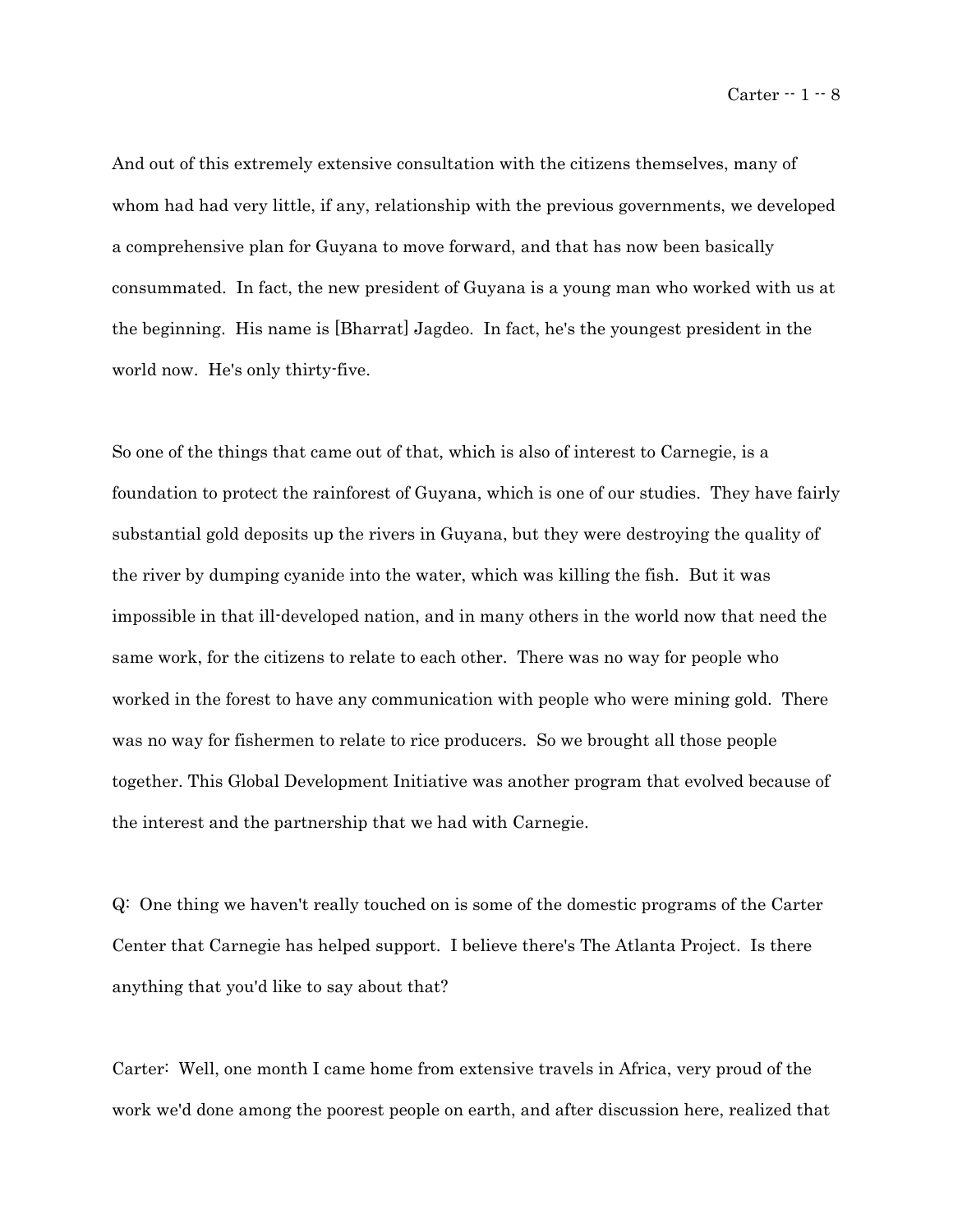we had people within a few miles of the Carter Center, sometimes within a few hundred yards of the Carter Center, who were equally deprived of the basic necessities of life. Just across the highway from the Carter Center there were seven shacks out in a kudzu field where people were living, without electricity, without running water, without any sewage facilities, without any amenities of life.

So we decided to undertake a project that we named, as simply as we could, The Atlanta Project. And we took the 1990 census data and we projected on a screen some of the maps. One of the projections was a percentage of families that only had one parent, usually a mother. And we also overlapped on the same screen the number of babies born to teenage mothers, and there was a big red blob on the map in the southern part of Atlanta that encompassed parts of three counties.

And so, just on the spur of the moment, I decided that we would adopt that area as The Atlanta Project. To my dismay, a little bit later on, we realized or found that we had five thousand people living in that area and we had pledged, publicly, that we were going to take care of their basic needs. So we divided those five hundred thousand people up into twenty different communities. We called them Cluster Communities. Each one had about twenty-five thousand people. And we began to work with them, always with the help of Carnegie.

A couple of the things that we did that proved very effective were that we paired off with each one of those twenty Cluster Communities a major corporation. The first one that took one of the communities was Marriott Hotels and then IBM and Delta Air Lines, The Coca-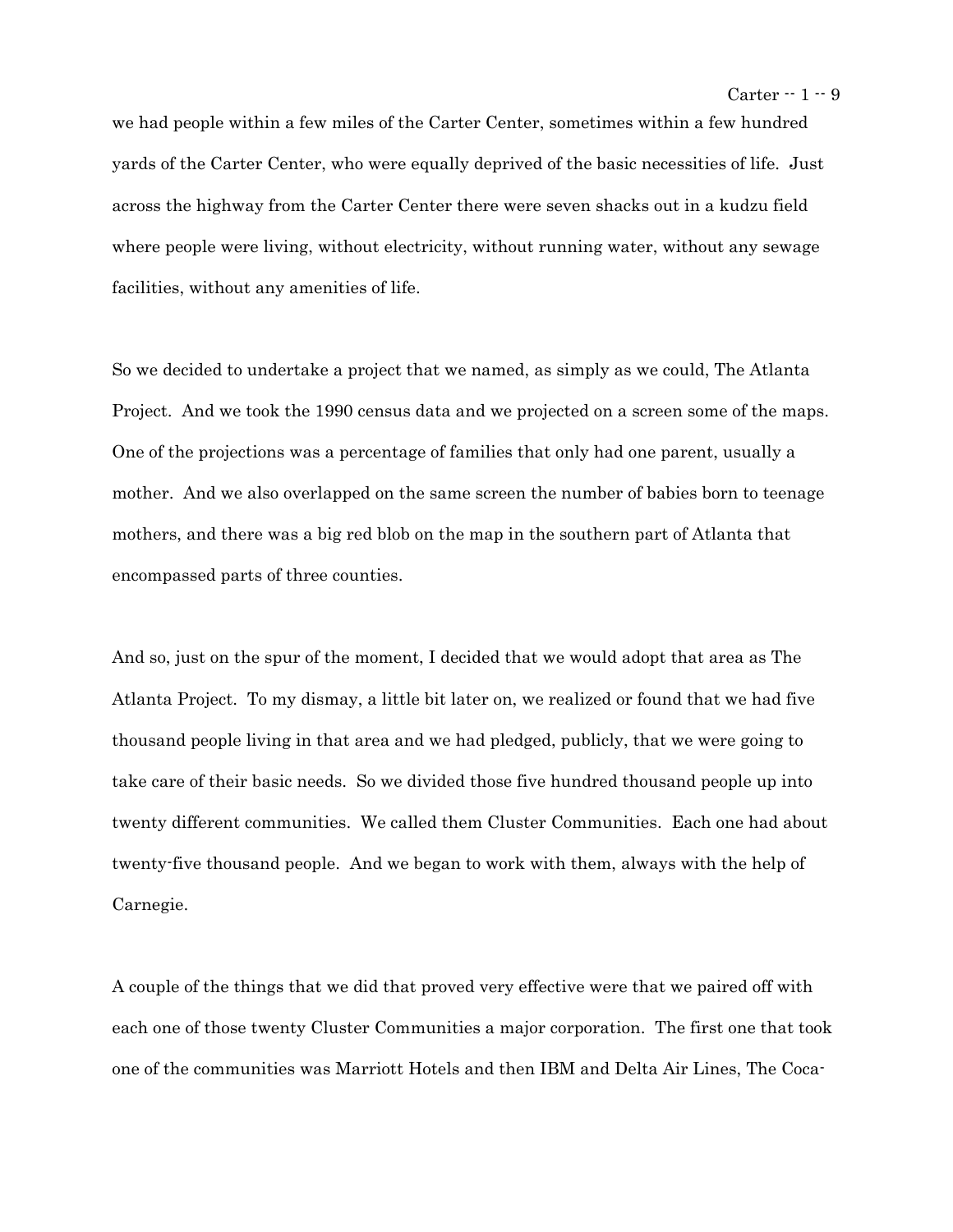Cola Company, NationsBank, BellSouth. All the major corporations in Atlanta agreed, under my persuasion, to form a partnership with the poorest people in those communities.

So I required each one of the corporations to furnish me with a full-time vice-presidentiallevel executive, so the folks in those communities would know with whom they had to deal. And so when they had a need in education or welfare or transportation or health or jobs or safety on the streets, a corporate executive, backed by the entire corporation sometimes, would help to prepare a grant or to organize a committee or do whatever was necessary to deal with those problems.

The Atlanta Project became highly publicized, and we began to have floods of people from other communities around the country come here to Atlanta to ask us, "What in the world are you doing that seems to be working?" We had over three hundred communities who sent delegations here. We soon realized that the folks who were working The Atlanta Project were spending too much of their time just welcoming guests and repetitively telling them what we were doing, so we organized what we called The America Project, and that was a very small core group of people who devoted their full time just to educating or answering questions from the communities who were interested in our project.

In both those cases, Carnegie was the seed money for the grant. We finally raised a very large amount of money for that purpose from the corporate partners with the poor people and from other sources. So that was another thing that happened here on the domestic scene.

One thing that Carnegie has also done is to help my wife, Rosalynn [Smith Carter], who has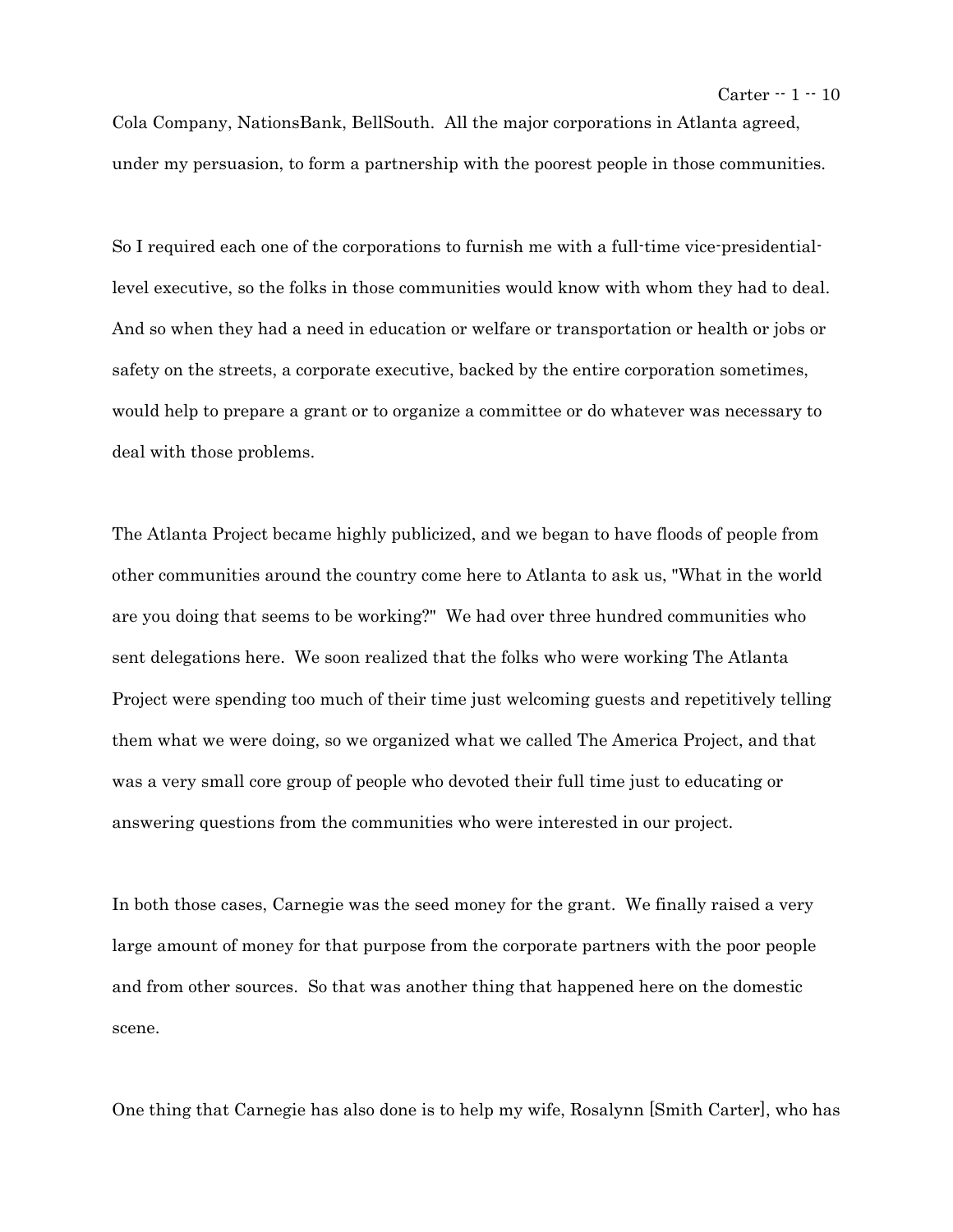become, I think, the preeminent world leader in the promotion of mental health. She brings together now at the Carter Center about sixty or sixty-five different organizations who deal with different aspects of mental illness.

As you probably know, in the past and still, I think, to some extent, if a group of parents has an autistic child and another group of parents has a child with Down's Syndrome, they are really competitive with each other to get publicity for their plight or to raise money for their cause. Rosalynn is about the only one who has been able to bring those two groups, plus about sixty more, here at the Carter Center, to say, "How can we work in common purpose with all the other folks that have a mental problem and convince the public that mental illness is not something that should be stigmatized, but something that should be addressed in a constructive fashion?"

Well, Rosalynn's work in that field has certainly been helped by Carnegie, and since David Hamburg has long had an interest in the well-being of children and in mental illness problems, there was a natural partnership. That's our other major domestic program, but Rosalynn has now formed international committees of  $-$  she started out with First Ladies in the former Soviet Union, all those republics, and in Eastern Europe and also in Latin America, but then she had some queens who wanted to join, so she's changed it to "Women Leaders" instead of "First Ladies," since she wanted the queens to be part of it. But promoting the concept of mental health in some nations that had always looked upon that as an embarrassing subject, not to be addressed at all, has been helped by Carnegie, working through the Carter Center.

Well, this is, I think, proof that a gamut of projects that we still are pursuing has found a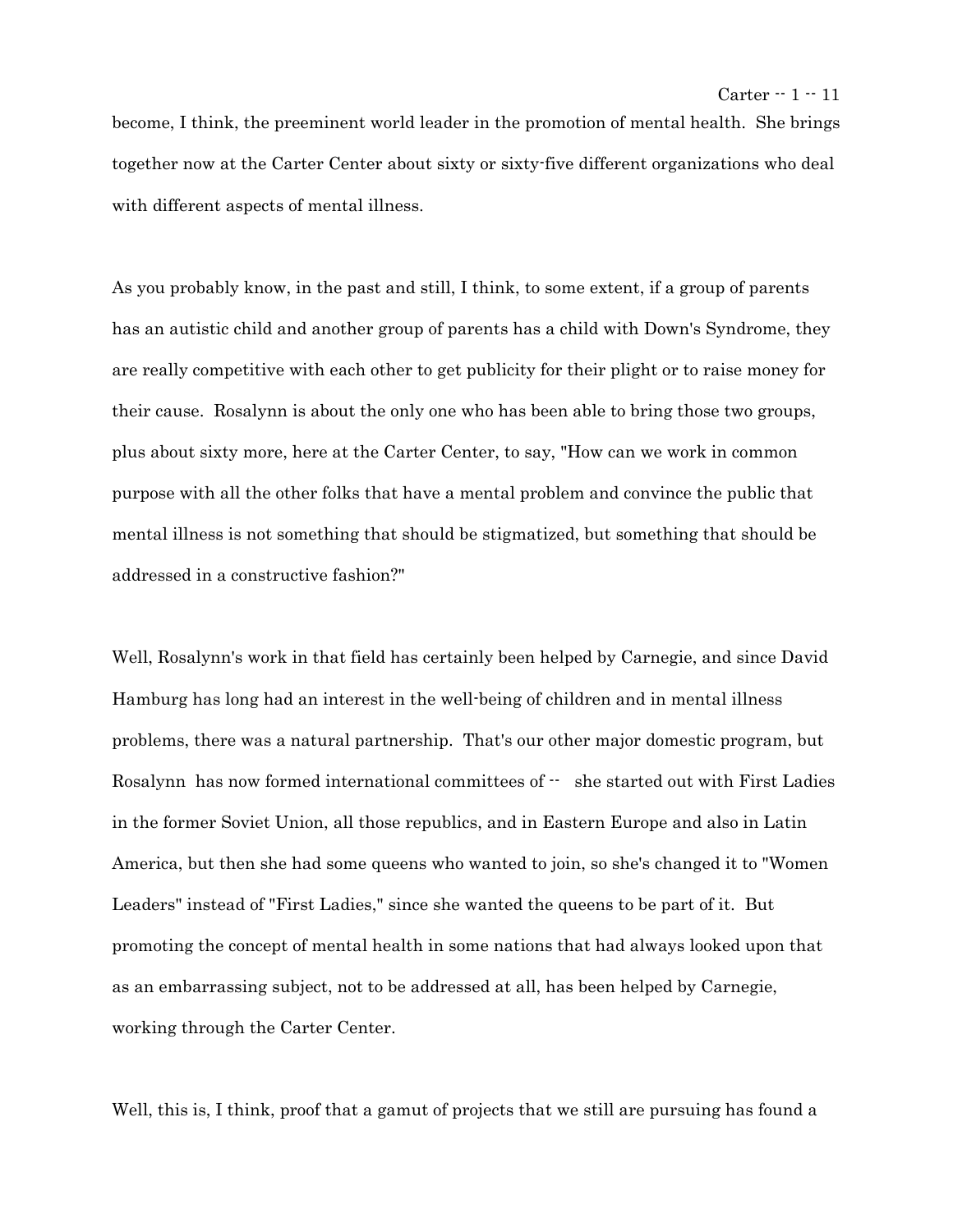partner and a support, sometimes an instigator, even, in the Carnegie Corporation. There have been times in the past, for instance, when David Hamburg would come and say, "We've got a special project going on," say, in Boston or Los Angeles, or maybe in Ghana, "that we think is interesting and we need a different perspective. Do you think it would be possible for the Carter Center to help supplement what we're already doing with other grants?" And of course we've been willing to do it.

We have to reach out to other donors, obviously, but it's been very helpful sometimes when Carnegie might give us a very small grant, say, twenty or twenty-five thousand dollars. We can use that fact that Carnegie has confidence in us to go to other donors, and say, "Carnegie is helping us. Will you also help us?" And quite often they have said yes.

We get a good portion of our support from benevolent countries around the world on whom we can almost always call when we are promoting peace or freedom or democracy or human rights or environmental quality or the alleviation of suffering. Notably, the Scandinavian countries  $-$  Norway, Sweden, Denmark, Finland  $-$  and then on down to the Netherlands, Austria, and Canada are very generous in those elements.

For instance, every time an American citizen gives one dollar through our foreign aid program, a Norwegian gives twenty dollars. They have a very large commitment to humanitarian projects, and they have now seen that we at the Carter Center are a worthy donee. They can depend on us, we make full reports, and we have a very strict budgeting process. I call it zero-base budgeting. I had it when I was Governor and President.

When we take on a new project, we generally phase out an old one. We have a time limit on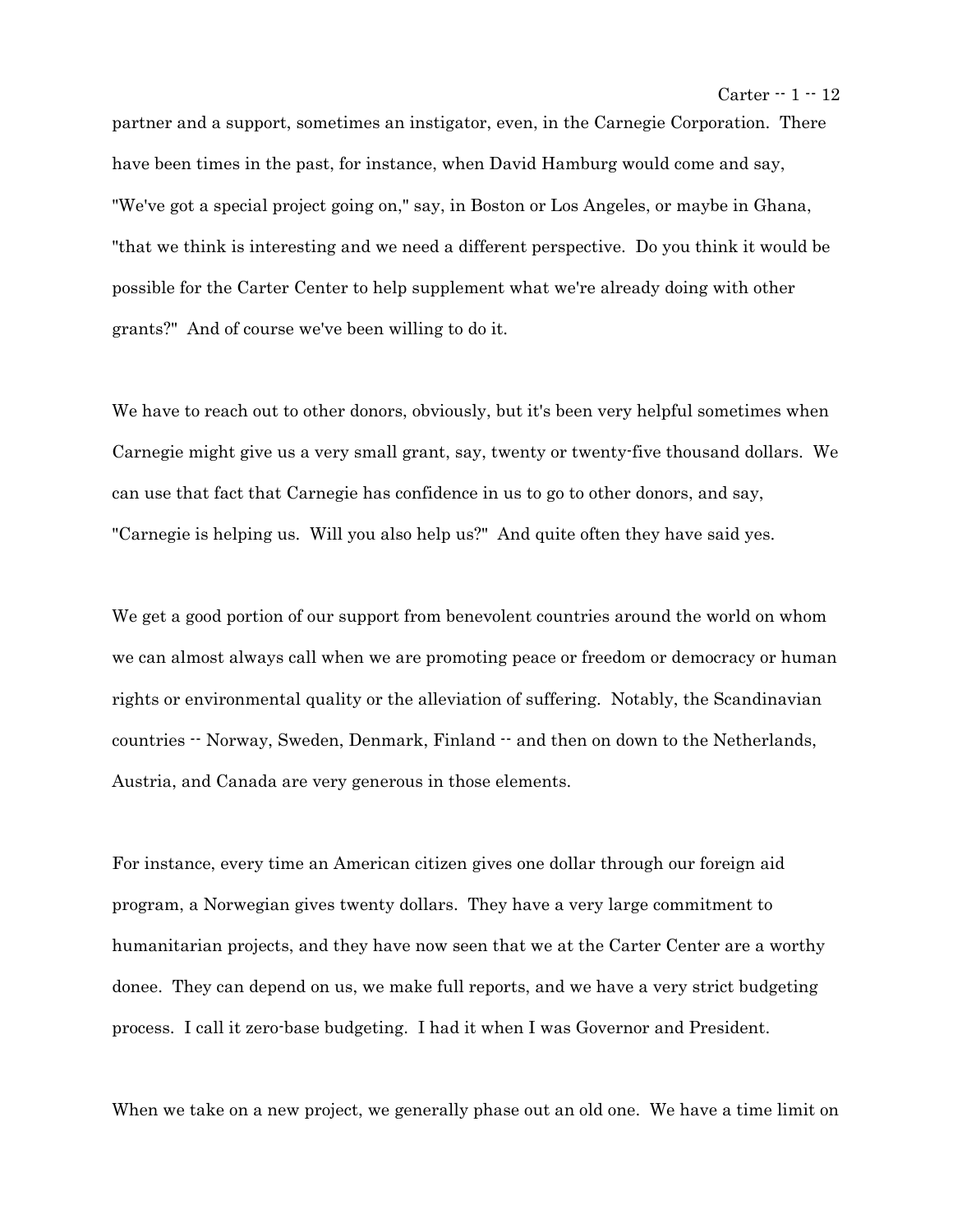### Carter  $-1 - 13$

what we do to help people. We have now, for instance, about six hundred thousand small farmers in Africa in a program to increase their production of basic food grains  $\cdot$  mostly corn, but also rice and wheat and others.

#### Q: This is where in Africa?

Carter: Twelve different countries in Africa. This is a program that's financed entirely by a Japanese foundation. Carnegie has not been involved in this, but I go into the country and negotiate a contract with the president and his cabinet, and the contract prescribes that we will withdraw after five years, so they will not be permanently dependent on us, and we'll only send in one foreign expert from outside that country. They have to furnish all the workers and pay the workers. In agriculture, we have one extension worker for every twenty farmers. They pedal a bicycle from one farm to another. We furnish them a bicycle, but we make them pay for it.

This concept of limiting our involvement in a particular project, except under extraordinary circumstances, to five years' time, makes it possible for us to take on new projects without a massive increase in our bureaucracy here or in our total annual budget, and where we've had a need for advice on organizational structure or budgeting and so forth, if David Hamburg didn't have anyone at the Carnegie Corporation that was able to give us that help he would give us advice on where else to go. When Dr. Hamburg retired from Carnegie, it was natural for him to become a member of our board of trustees at the Carter Center, so we still have close ties.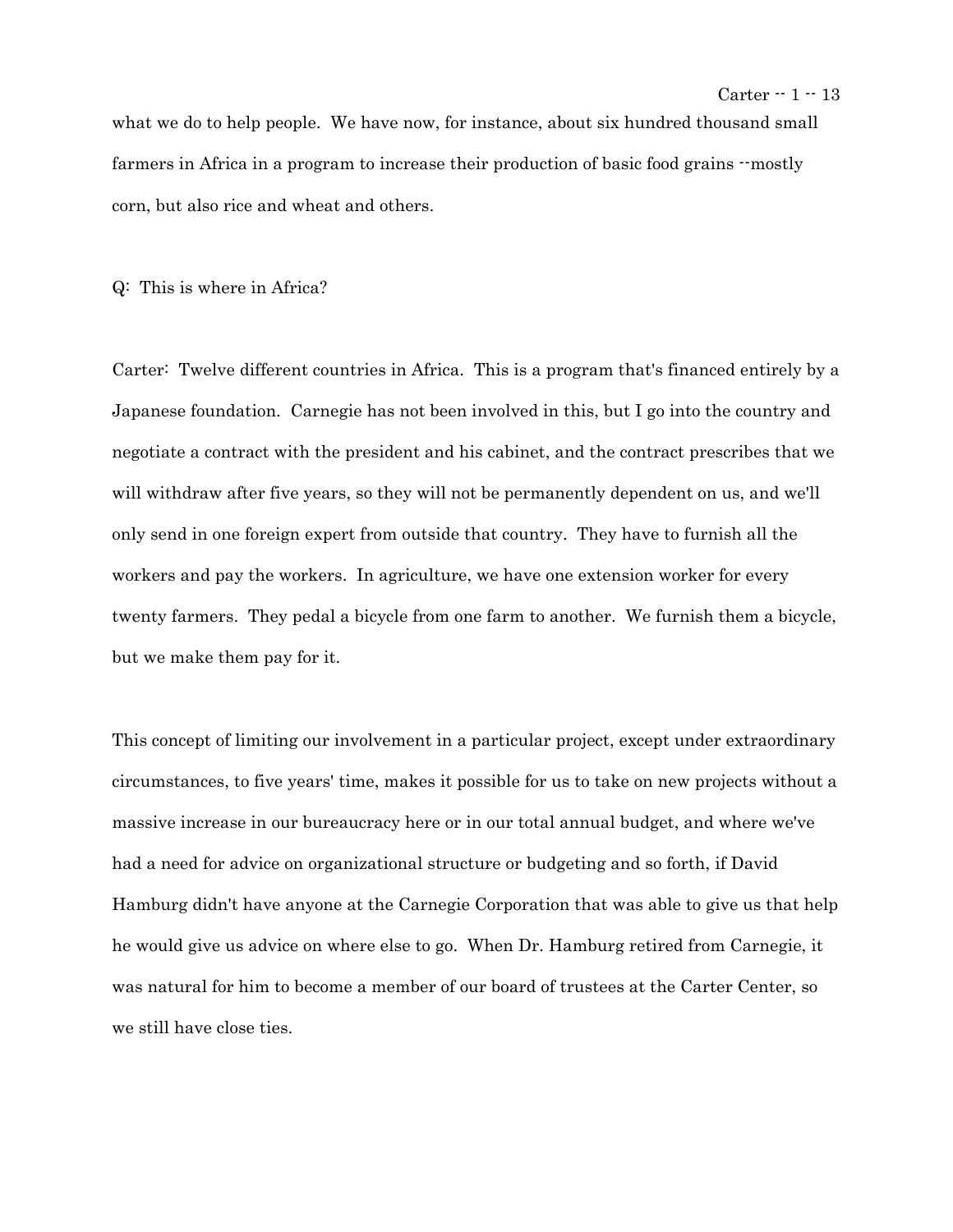Q: Which I think segues nicely into this whole question of the place of American philanthropy in life here, and how you see it and what you think maybe the proper roles for the various actors are in that context.

Carter: Well, our country is particularly blessed, more than any other country on earth, with the benevolence of private philanthropists, who, like Andrew Carnegie and [Henry] Ford and [John D.] Rockefeller and [John D.] MacArthur and others, and now [William Henry, III] Gates, have set up a funding source for projects in which they or their heirs have an interest. And because our nation is so reluctant to give assistance, compared to all the other nations in the world, that private source is crucial to us, particularly in the initiation of a new, unproven concept, such as some of those I've already described to you.

Sometimes a fairly small grant, say, less than one hundred thousand dollars, much less sometimes, will permit us to go and try out something, or at least to send a small delegation to a foreign country and explore the ideas with the leaders of that nation to see if they are interested, and then we can build upon that if I think it's wise to do so. In that case then we might go back to Carnegie and say, "This I think is a very good idea." It's important to have this system of private benevolent foundations.

We have rarely, if ever, modified the basic concept of the Carter Center just to accommodate what a particular foundation wanted to do. And as you know, a number of them restrict their benevolent causes just to their own geographical area around their international headquarters. They won't go outside the state, for instance. Carnegie and a few others, I would say, Ford and maybe the [Robert Wood] Johnson [Foundation], have been willing to look beyond the borders of our country, and, of course, most of the Carter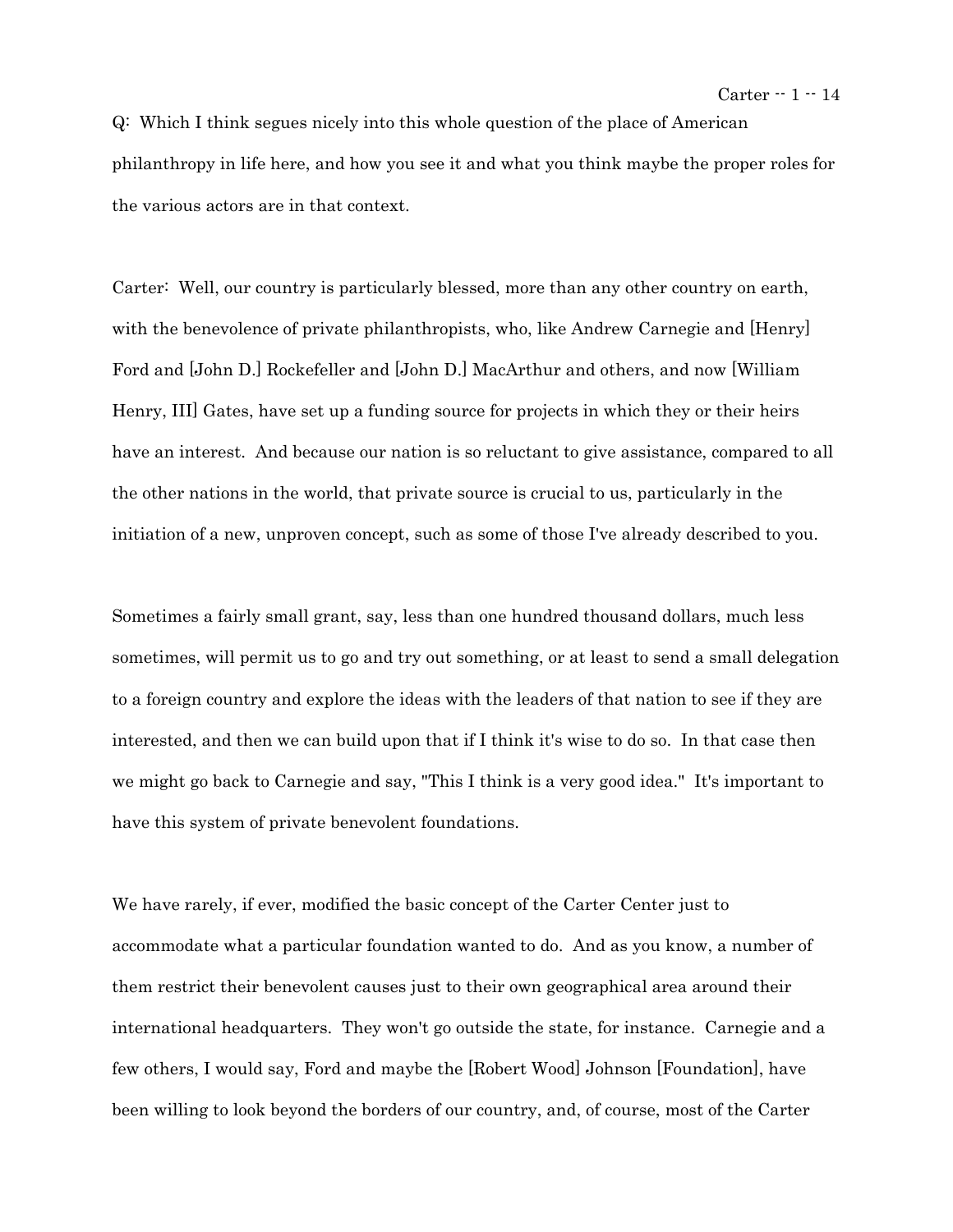Center's projects do go into the most deprived Third World countries. The Atlanta Project, The America Project, and Rosalynn's mental health project are three examples where we have concentrated pretty much on this country. Most of ours are overseas.

Q: That's your main criterion in selecting?

Carter: Well, it's not the main criterion. The number-one criterion is the one that I outlined first. We don't duplicate what others are doing. There's no need for us to compete with the U.S. Government, USAID, the World Bank, the IMF. There's no need for us to do that. But we have found, obviously, that there are a number of causes, worthy causes, sometimes crisis problems, that governments won't address. And it's very difficult for a proud but suffering nation to call on the United Nations. It's an admission on their part that they can't handle a problem, and the United Nations is looked upon as an unwarranted intruder into the internal affairs of their country. So the Carter Center is a good alternative. They call on us if they have a real need to negotiate a peace agreement with revolutionaries, or to help hold an election, or to have some benevolent humanitarian project.

Another thing the Carter Center does, with help from Carnegie, is that we analyze every conflict in the world, every day. There are about 110 on our total list. Some of them are dormant, but about thirty erupt into violence each year. I think last year there were thirtyone. And we define a major conflict as one within which at least a thousand soldiers have been killed on the battlefield. In modern-day warfare, particularly civil wars, there are nine civilians who perish for every soldier killed. The civilians die from land mines, from stray bullets and bombs and missiles -- some of those times the missiles are dropped by the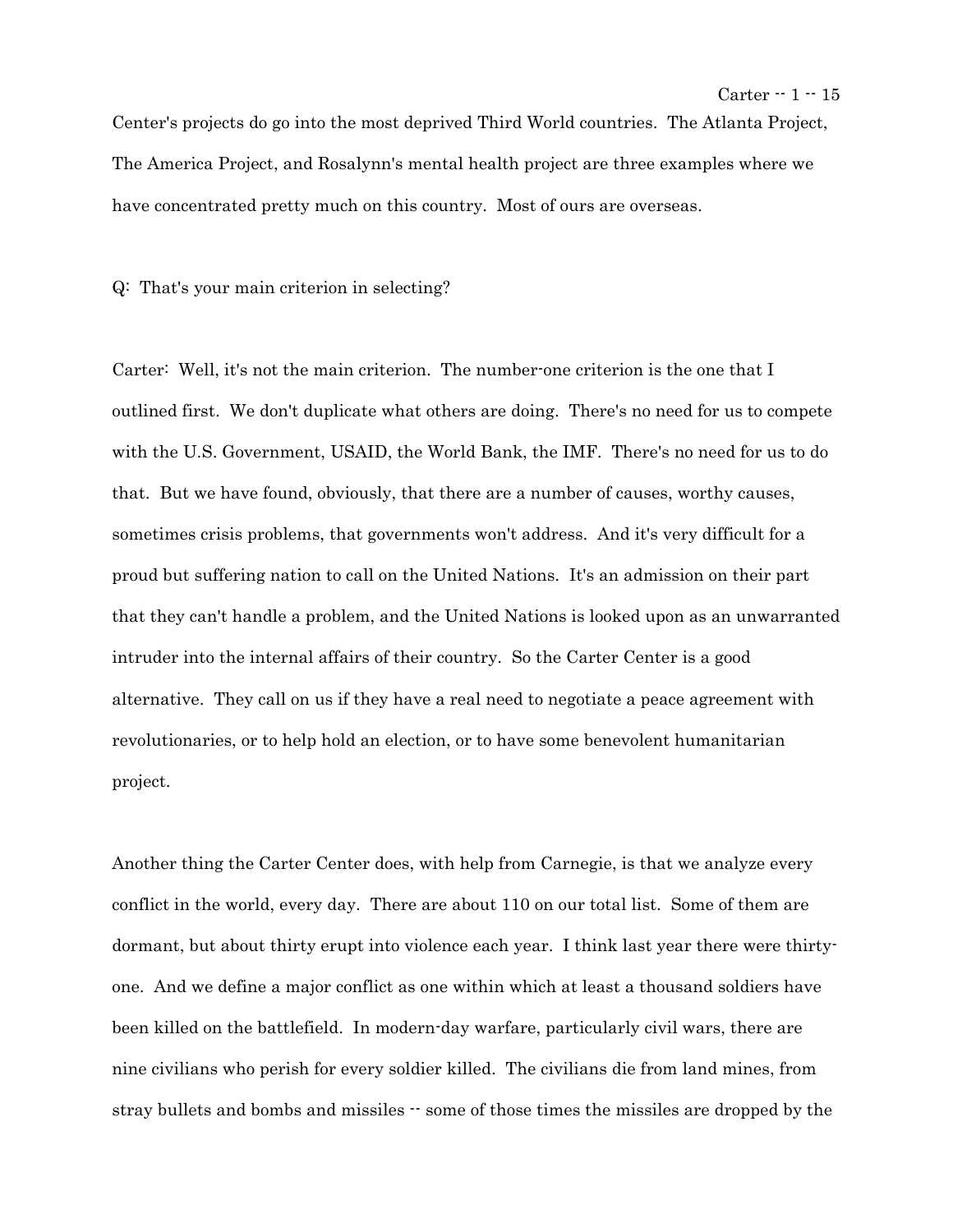United States -- from deliberate deprivation of shelter, food, medical care, being forced into exile from their home communities  $-$  and they die in the process.

Those civil wars comprise almost all the wars in the world today. There are very rarely any wars between countries. And as you know, the United Nations was formed and still is designed to prevent wars between nations, but it's completely inappropriate, illegal, even, for a U.N. official even to communicate with revolutionaries who are trying to change a government that's a member of the United Nations.

Q: I'm afraid we have to stop there.

Carter: Okay. [Tape interruption]

It's inappropriate, even sometimes illegal, for a United Nations official even to communicate with revolutionaries trying to change or overthrow a government that's a member of the United Nations. And if an American ambassador is accredited in a country, it's not appropriate for the ambassador or the ambassador's staff to communicate with a revolutionary group who's trying to overthrow the government to which the ambassador is accredited.

So in almost all the wars in the world, this leaves a vacuum in dealing between revolutionaries and the ruling party. Quite often they call on us because we're completely unofficial, and the chances are that we've already been working to immunize the children or to eradicate Guinea worm in the areas controlled by the revolutionaries. They know us,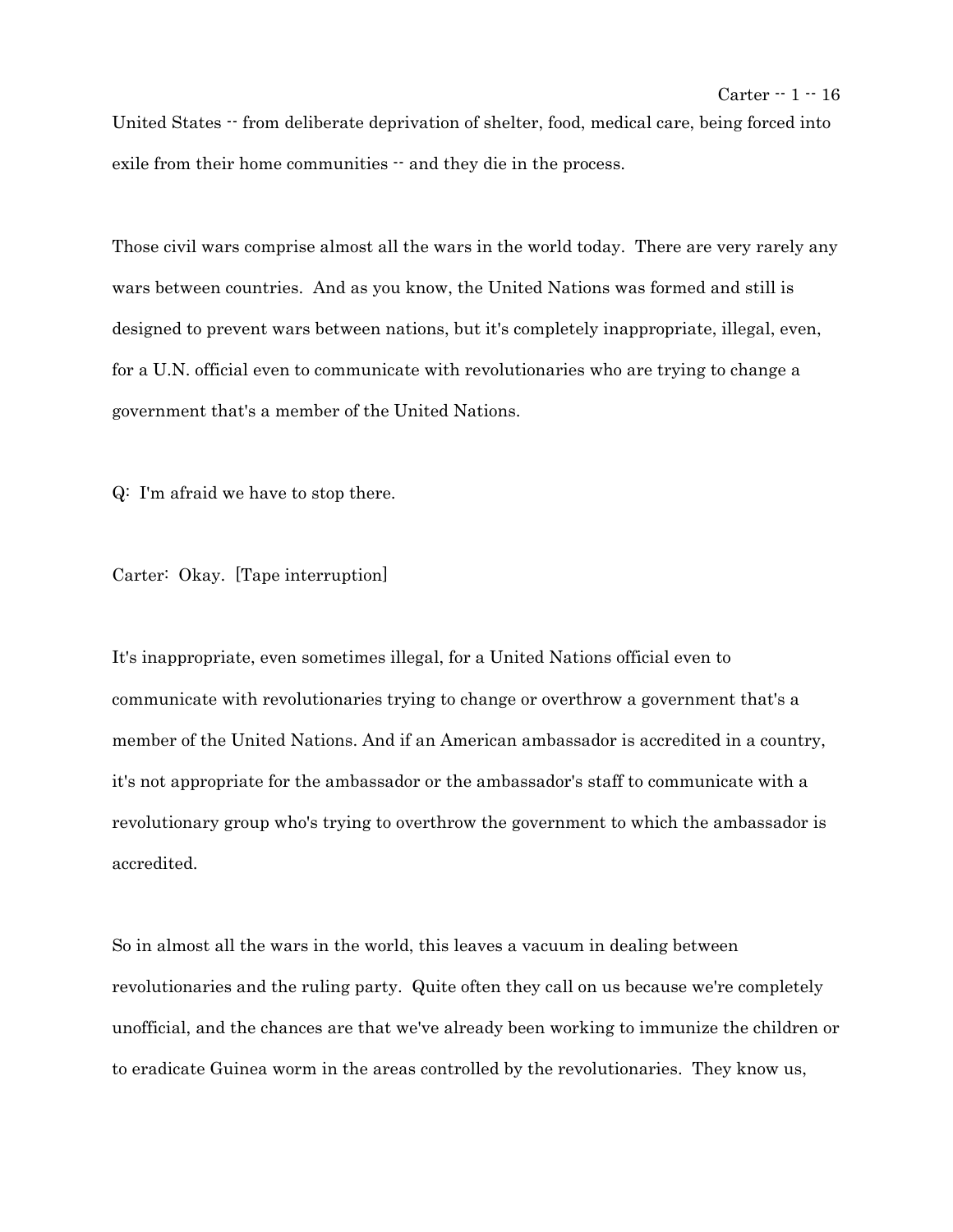and maybe we were planting corn there and teaching them how to grow more food grain, so we were already there.

Also, our country has an unfortunate inclination, I think, to condemn a nation's government and then to sever all relationships with the people in that country who are already suffering under a despotic government. Well, we don't have any restraints about that. We go into the country and do our work, regardless.

One of the notable examples  $\cdot\cdot$  there are a lot of them  $\cdot\cdot$  but one of the most notable, I think, is Sudan, where our country's policy for the last number of years, and still, is to overthrow the government in Khartoum. We have an office in Khartoum. We work daily with the government officials, and we provide a bridge across which the officials in the government that are interested in health will work with the health offices in the revolutionary regime in southern Sudan, and so they meet with each other and actually plan how we can eradicate Guinea worm or deal with river blindness or trachoma.

So that's another example of what we do, and when they get ready to negotiate a peace agreement or cease-fire, quite often we're the ones who do the mediation work, most often without any publicity, because they don't want to acknowledge that they have an outsider, even me, come in and interfere in what they consider to be their own domestic affairs.

This is also an avenue to our ability to encourage elections. When, in all of these large numbers -- dozens -- of conflicts the time comes when, we'll say, the generals on both sides realize they can't prevail on the battlefield, we try to convince them to let us hold an election or monitor an election. It's a truism of politics that candidates base their efforts on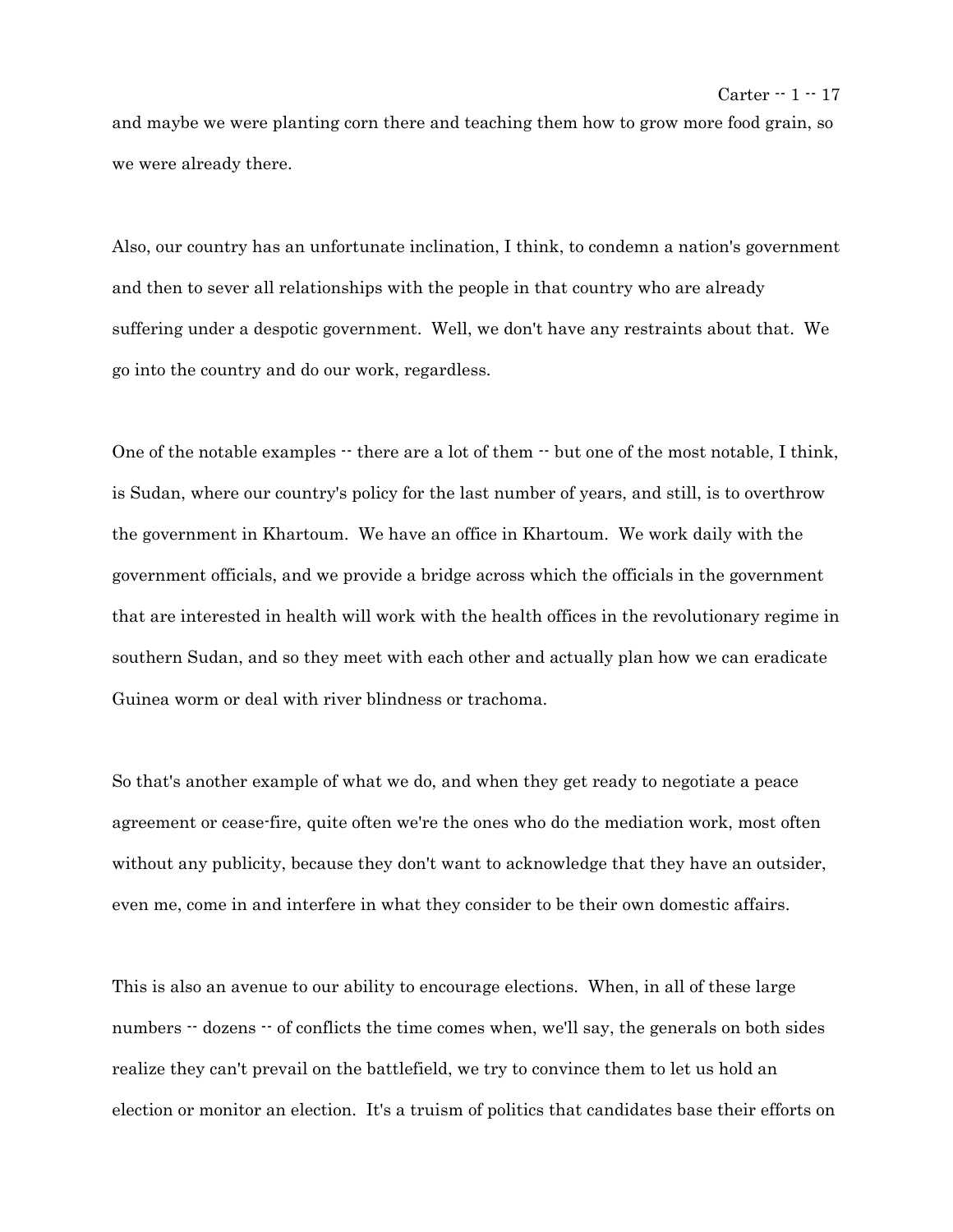self-delusion. That is, every candidate believes that "If the people just know me and know these other jokers, surely they're going to vote for me. And if the election is honest, and I can depend on the results, I'll prevail." So we try to convince both adversaries, "Let us come in and help you hold an honest election, and we're sure that the people of your country will make the right decision."

So we are increasingly invited to go in and help with elections. In the last few months, we've helped with the election in Nigeria. We and the United Nations just finished an election in Indonesia. We were there when the East Timorese had their referendum. We've just finished voter registration in Mozambique, and my wife and I and a delegation will be going to Mozambique December the third and fourth, for an election there. The reason is that we've got a rice project in Mozambique; we've got a corn project in Mozambique. My wife and I were in Mozambique last year, so they know us.

So these are the kinds of things that we are able to do in conflict resolution, mediation, democratization, as well as humanitarian efforts. Sometimes a long-established democracy faces a crisis. Two elections that we did last year, for instance, illustrate this. One was Jamaica. Jamaica has had democratic elections for more than forty years, but the two opposing parties didn't trust the incumbent party to have an honest election, and they refused to participate in the constitutionally mandated election unless the Carter Center would come in and guarantee its integrity.

So after a lot of opposition from the incumbent prime minister, he finally agreed to change the constitution to permit us to go in, and we helped assure an honest and safe election. In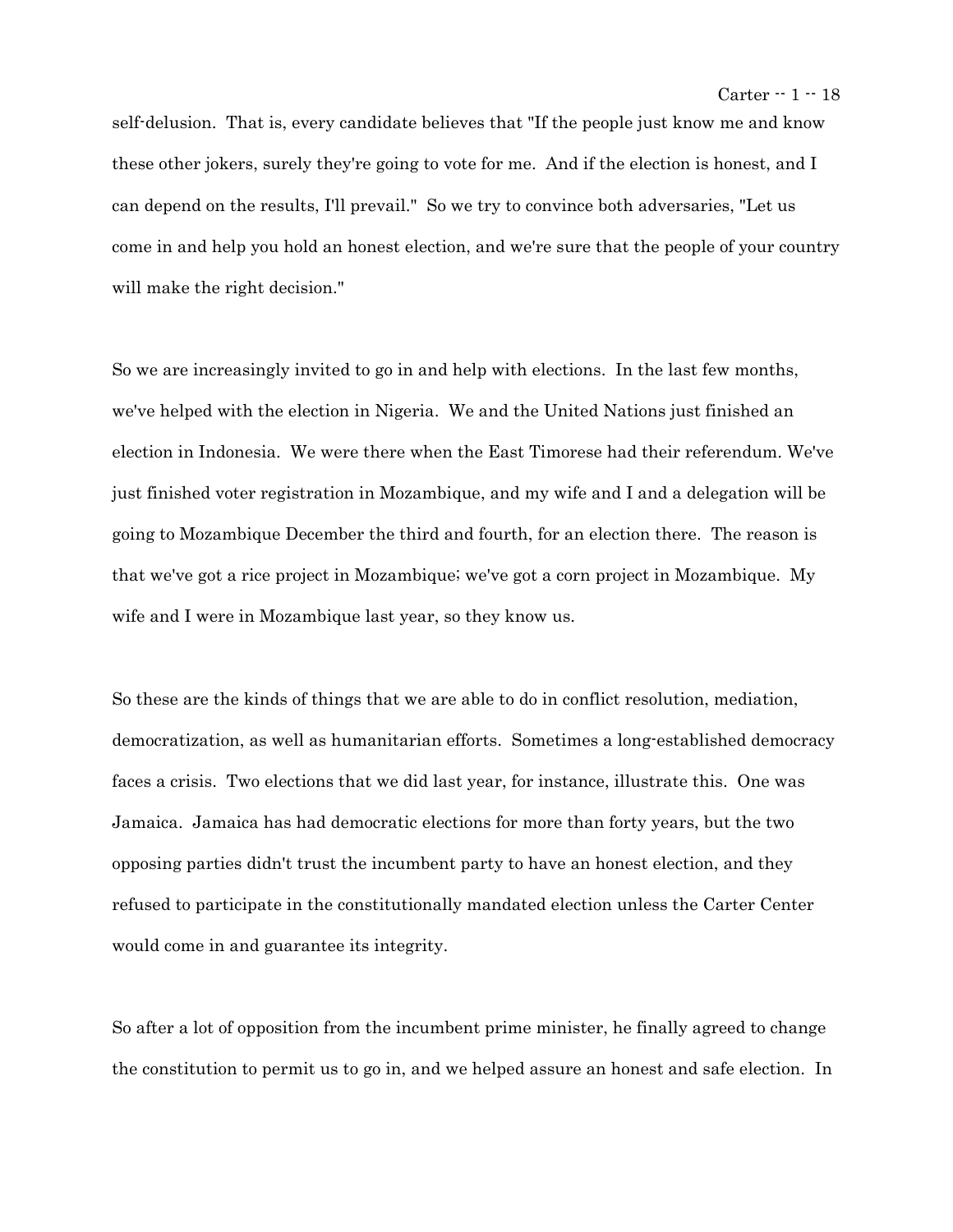the previous election, over eight hundred people were killed in Jamaica. We didn't have that in the election we supervised last year.

Another challenge to democracy in this hemisphere was in Venezuela, where a former coup leader was looked upon as a likely winner of the election, and the other party leaders, who had been established as firmly as Democrats and Republicans in America, refused to cooperate in the election unless we would come in. So we did, and the election was completely honest and fair. The coup leader won, and now there's some uncertainty about democracy in Venezuela, but we were there and the election was honest.

So those are the kinds of programs that I think are quite beneficial and needed, in which the Carter Center and Carnegie have been partners. They have helped us see needs, and when we agreed on a common need, they provided advice and counsel and access to other sources of funding and some funding of their own.

Q: I guess my last question would be, these things that you were just describing are obviously strengths that a nonofficial organization, which is the way you describe the Carter Center  $\cdot$  the way in which it can operate. As also a former President, when you're operating under different constraints, how do you compare, if you can, how it's done and what the end effects are?

Carter: Well, you can only look at final results. When we did the election in Nigeria last February, at that time, in the thirty-eight years of their independence from Great Britain, they had only had a civilian government for ten years. They were always overthrown by military dictators. And then on the twenty-ninth of May, after the election in February, a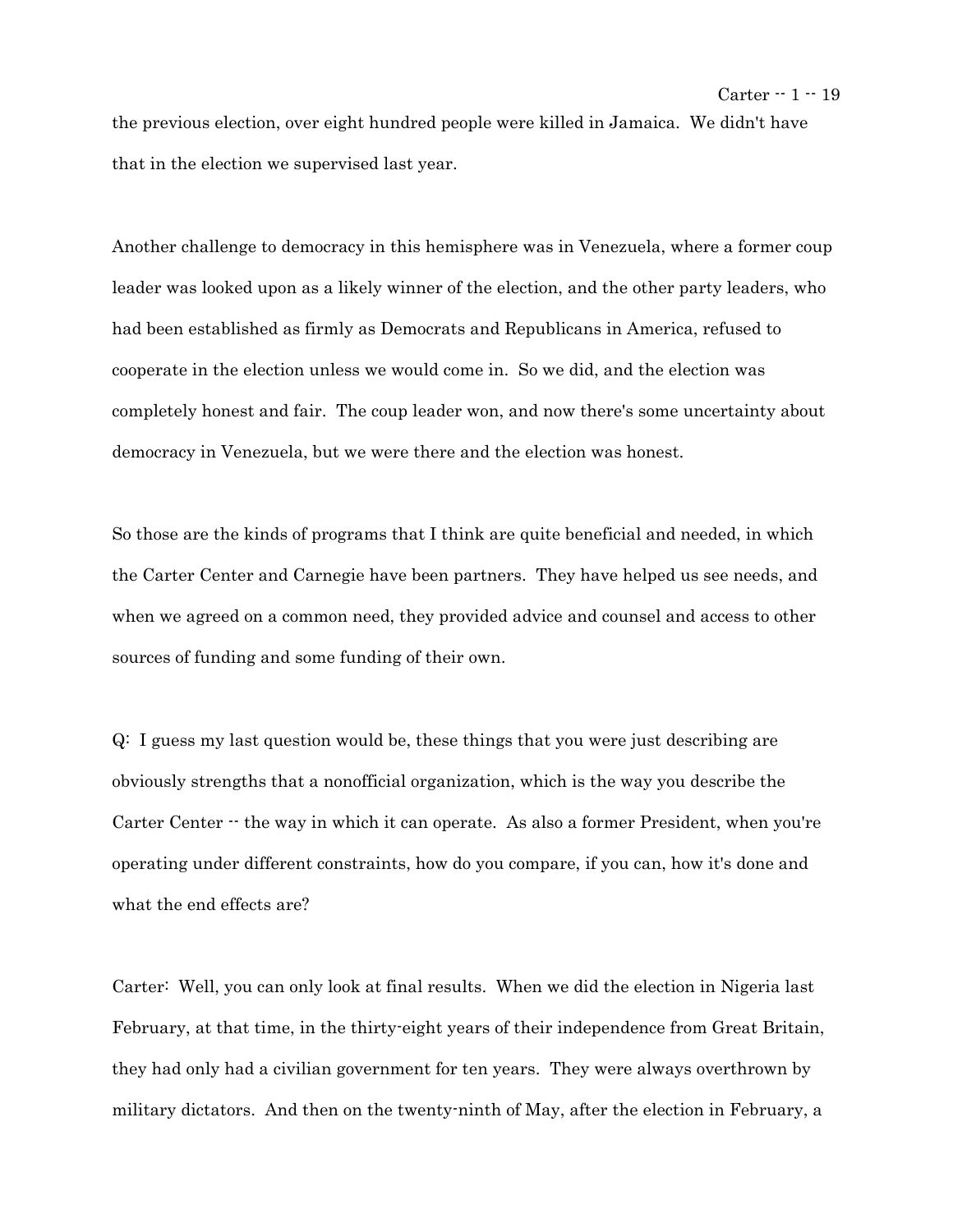new president, [Olesegun] Obasanjo, was elected, and I think he's bringing a permanent commitment to civilian government to Nigeria.

We can't yet anticipate what the future will hold, whether that effort on our part and their part had permanent benefits. I think so. His wife was at the Carter Center yesterday to meet with me and to meet with my wife on some kinds of First Lady efforts that she has in mind. They talked to Rosalynn about those kinds of things.

We don't yet know what's going to happen in Indonesia. We spent a lot of time helping the election there on the seventh of June. Seven hundred members of the new parliament are being formed, and then in October they'll start electing a president, and we won't know until the fifteenth of November whether this whole effort has been successful. So you don't ever know whether it's going to be successful.

One of the things that Carnegie has helped us with is the eradication of Guinea worm. When we started out with this, now about eleven years ago, I think, we found 3 million people with this disease in twenty-two countries, including Asian countries, India and Pakistan and Yemen, and all across Africa. We've now cut that 3 million down by 98 percent. We have about seventy thousand cases. Most of those cases are in southern Sudan where the war still goes on and where we can't get to all the villages. So we haven't totally eradicated Guinea worm, which is our goal, and it will be the second disease ever eradicated from the face of the earth. But there are twenty-five thousand villages that have suffered from this horrendous disease since biblical times or before that will never see another case of Guinea worm. So I think that's a tangible result.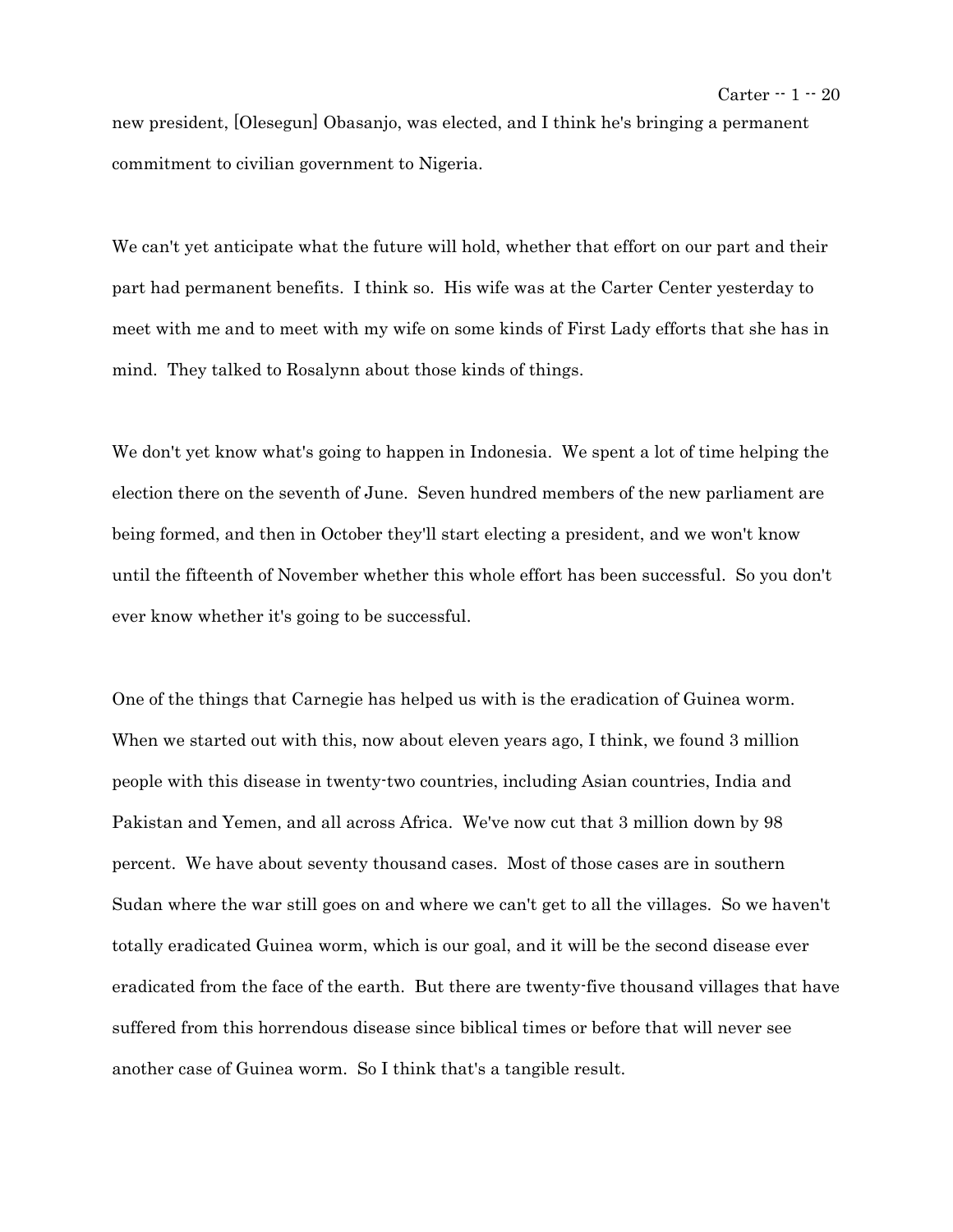Q: Let me just  $\cdot$  [pause]. We have just returned from South Africa as a part of the Carnegie Oral History Project. Can you comment on the new democracy there?

Carter: Well, most people have given up on Africa or have decided to ignore Africa, but there are some notable accomplishments there. I've already outlined some of them in health care and democratization. One of the most famous, obviously, is the end of the apartheid regime in South Africa. Our oldest grandson is in the Peace Corps in South Africa, just north of Swaziland, and we visit him on occasion and have stayed conversant with him. And Nelson Mandela has worked side by side with us in some of our conflict resolution efforts and in some of our humanitarian or human rights efforts. Archbishop [Desmond] Tutu teaches here now with me at Emory University.

This is an interesting case, because it illustrates one point I made. We don't have a project in South Africa, because South Africa is such a popular place for every benevolent organization in the world to focus its attention, and that's very good. The United States has a massive aid program for South Africa, and the World Bank is eager to make loans to South Africa, and the IMF treats South Africa with special considerations because of the end of the apartheid regime and the attractiveness of what Nelson Mandela has stood for.

But instead of going to South Africa, we go to Liberia and we have an interest in Sierra Leone and Mali and Niger and Burkina Faso and Ethiopia and Uganda. So we are filled with admiration for what other people are doing in South Africa, but we would just be one more in a long list of organizations in South Africa if we decided to go there. But at the same time we don't underestimate the extreme significance or importance of other groups